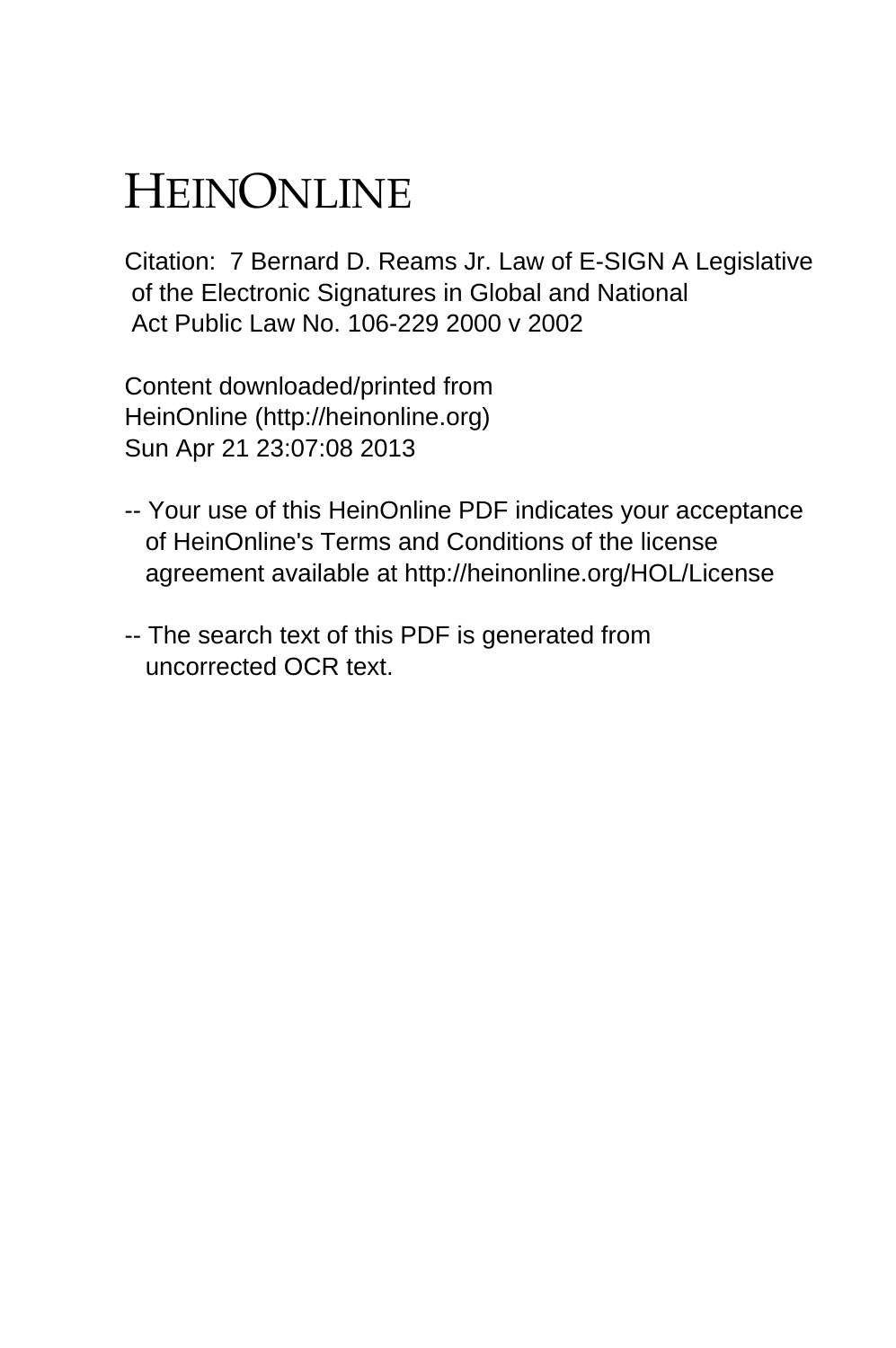#### **Table of Documents**

### **Volume 7**

#### **VIII. BILLS** *(continued)*

#### **A. Senate Bills** *(continued)*

- 158. Internet Integrity and Critical Infrastructure Protection Act of 2000, S. 2448, 106th Cong. (2000).
- 159. Internet Integrity and Critical Infrastructure Protection Act of 2000, S. 2448, 106th Cong. (2000). (Reported with an amendment)

# **IX. RELEVANT DOCUMENTS**

## **A. Federal Register**

- 160. Encryption Items Transferred From the U.S. Munitions List to the Commerce Control List, 61 Fed. Reg. 68,572 (Dec. 30, 1996) (to be codified at 15 C.F.R., pts. **730, 732,** 734, **736,** 738, 740, 742, 744, **748, 750, 768, 772,** and **774).**
- 161. Encryption Items, **63** Fed. Reg. 50,516 (Sept. **22,** 1998) (to be codified at 15 C.F.R., pts. **732,** 734, 740, 742, 743, **748, 750,** 752, **770,** 772, and 774).
- 162. Encryption Items, 63 Fed. Reg. 72,156 (Dec. 31, 1998) (to be codified at 15 C.F.R., pts. 740, 742, 743, 772, and 774).
- 163. Revision to Encryption Items, 65 Fed. Reg. 2,492 (Jan. 14, 2000) (to be codified at 15 C.F.R. 734, 740, 742, 770, 772, and 774).
- 164. Revisions to Encryption Items, 65 Fed. Reg. 62,600 (Oct. 19, 2000) (to be codified in 15 C.F.R., pts 732, 734, 740, 742, 744, 748, 770, 772 and 774).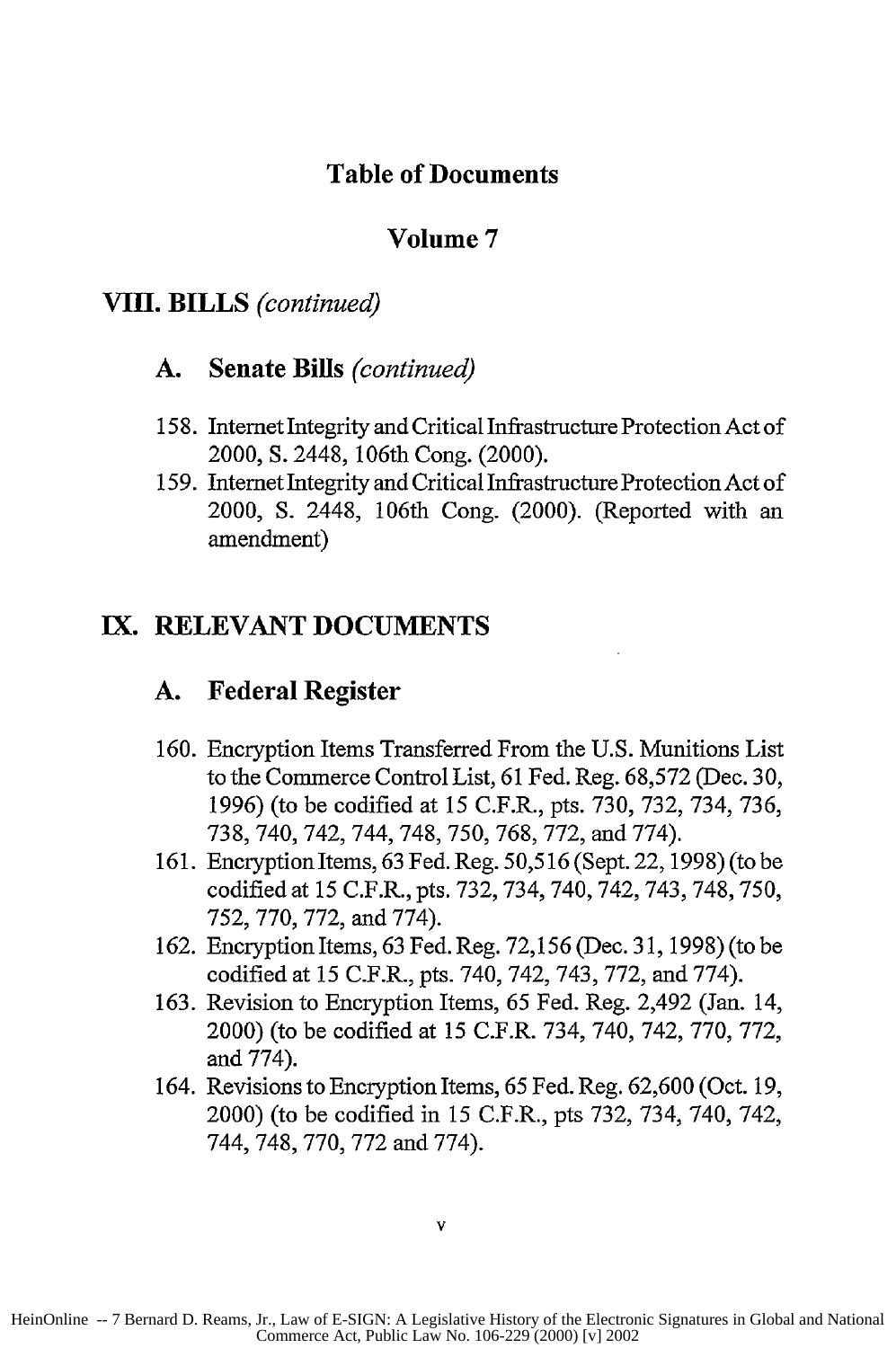#### **B. Other Administrative Documents**

- 165. EAR [Export Administration Regulations] License Exceptions 15 C.F.R. **§** 740 (2000).
- 166. U.S. Department of Commerce, Bureau of Export Administration Office of Strategic Trade & Foreign Policy Controls, Information Technology Controls Division, Commercial Encryption Export Controls, Encryption License Exception Chart (last modified Oct. 19, 2000), *available at* http://www.bxa.doc.gov /Encryption/lechartl .html.

#### **C. Miscellaneous Documents**

- 167. U.S. Congress, Office of Technology Assessment, Defending Secrets, *Sharing Data: New Locks and Keys for Electronic Information, OTA-CIT-310* (Washington, DC: U.S. Government Printing Office, October 1987).
- 168. U.S. Congress, Office of Technology Assessment, *Electronic Bulls & Bears: U.S. Securities Markets & Information Technology, OTA-CIT-469* (Washington, DC: U.S. Government Printing Office, September 1990).
- 169. U.S. Congress, Office of Technology Assessment, *Protecting Privacy in Computerized Medical Information, OTA-TCT-576* (Washington, DC: U.S. Governmental Printing Office, September 1993).
- 170. U.S. Congress, Office of Technology Assessment, *Issue Update on Information Security and Privacy in Network Environments, OTA-BP-ITC-1471* (Washington, DC: U.S. Governmental Printing Office, June 1995).
- 171. Keith G. Tidball and Richard A. Best, Jr., *The Encryption Debate: Intelligence Aspects,* CONG. RES. SERVICE. REP. FOR CONG. (Nov. 4, 1998).
- 172. Glenn J. McLoughlin, *Federal Government Information Technology Policy: Selected Issues,* CONG. RES. SERVICE. REP. FOR CONG. (Jan. 5, 1999).

HeinOnline -- 7 Bernard D. Reams, Jr., Law of E-SIGN: A Legislative History of the Electronic Signatures in Global and National Commerce Act, Public Law No. 106-229 (2000) [vi] 2002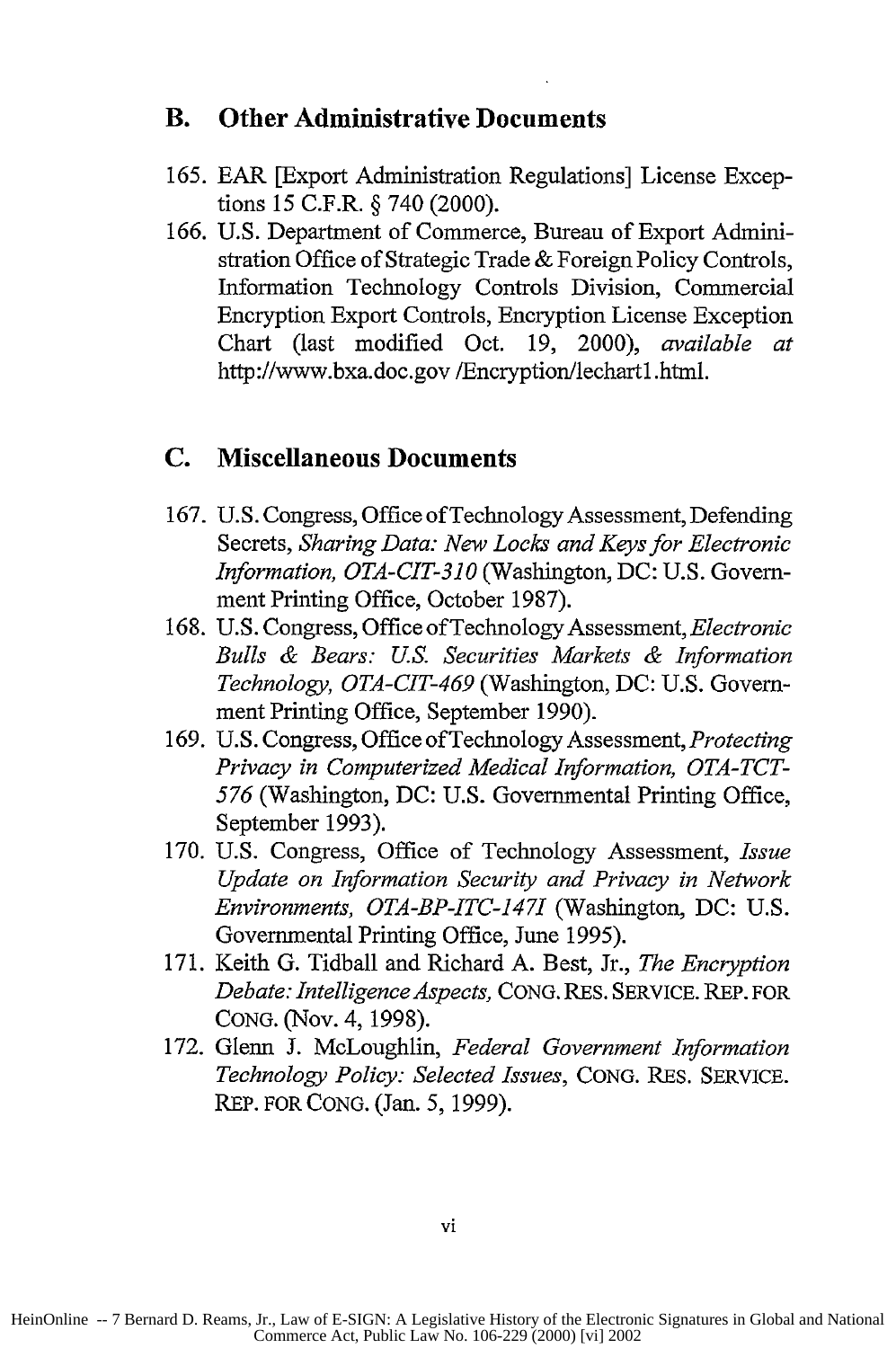- 173. KEITH A. RHODES, U.S. GEN. ACCOUNTING OFFICE TESTIMONY, INFORMATION SECURITY: THE PROPOSED COMPUTER SECURITY ENHANCEMENT ACT OF 1999 (Sept. 30, 1999).
- 174. JACKL. BROCK, U.S. GEN. ACCOUNTING OFFICE TESTIMONY, CRITICAL INFRASTRUCTURE PROTECTION: FUNDAMENTAL IMPROVEMENTS NEEDED TO ASSURE SECURITY OF FEDERAL OPERATIONS (Oct. 6, 1999).
- 175. U.S. GEN. ACCOUNTING OFFICE REP., EXPORT CONTROLS: INTERNATIONAL SPACE STATION **TECHNOLOGY** TRANSFERS (Nov. 1999).
- 176. Jeanne J. Grimmett, *Encryption Export Controls,* CONG. RES. SERVICE. REP. FOR CONG. (May **10,** 2000).
- 177. Marcia S. Smith et al., *Internet: An Overview of Key Technology Policy Issues Affecting Its Use and Growth,* CONG. RES. SERVICE. REP. FOR CONG. (Aug. 25, 2000).
- 178. Richard M. Nunno, *Encryption Technology: Congressional Issues,* Cong. Res. Service. Rep. for Cong. (Sept. 11, 2000).
- 179. LINDA D. KOONTZ, U.S. GEN. ACCOUNTING OFFICE TESTI-MONY, INTERNET PRIVACY: COMPARISON OF FEDERAL AGENCY PRACTICES WITH FTC's FAIR INFORMATION PRINCIPLES (Oct. **11,** 2000).
- 180. U.S. GEN. ACCOUNTING OFFICE REP., ELECTRONIC SIGNA-TURE SYSTEM: BANK REGULATORS' EVALUATION OF ELEC-TRONIC SIGNATURE SYSTEM (Nov. 8,2000).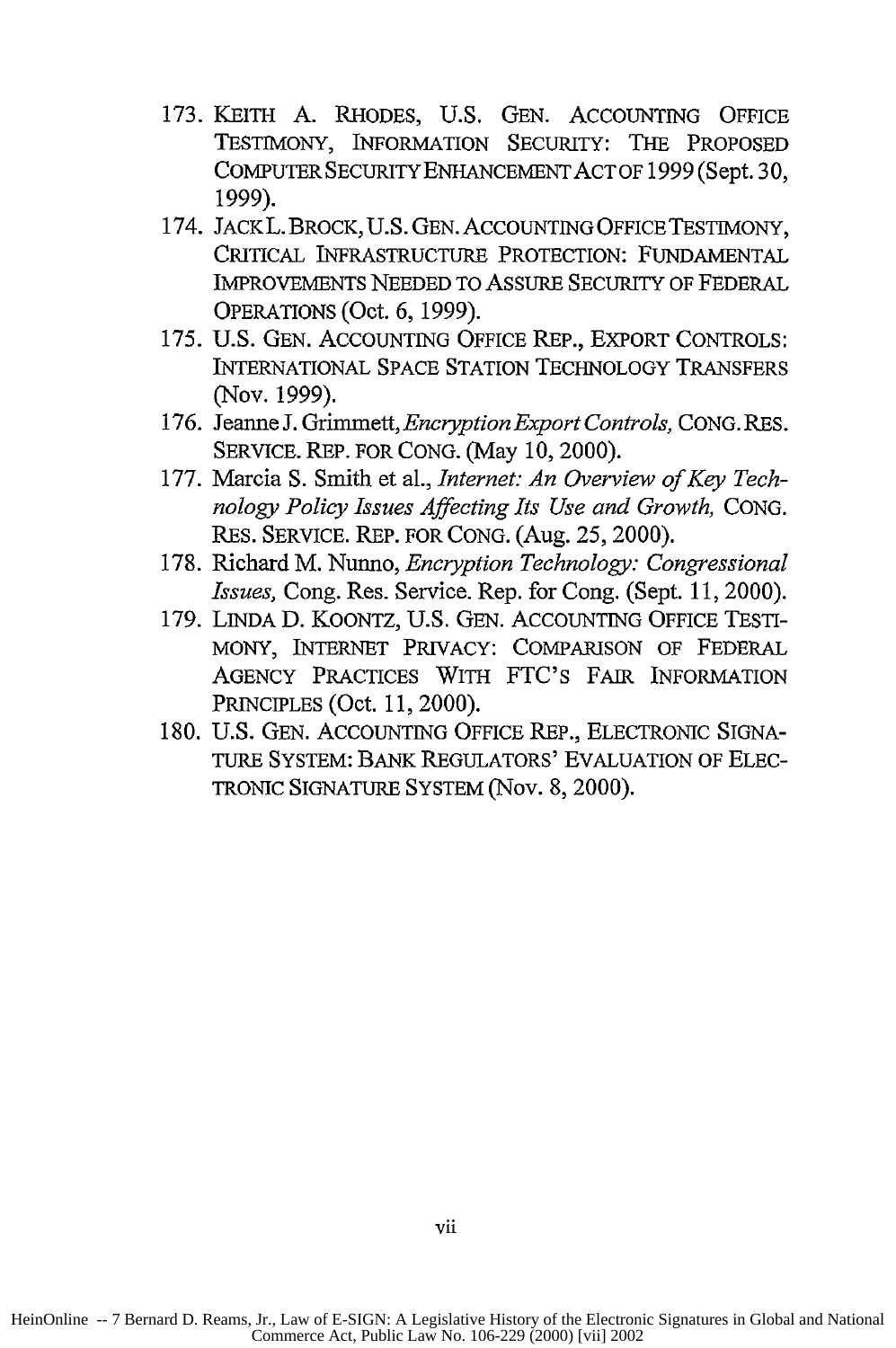HeinOnline -- 7 Bernard D. Reams, Jr., Law of E-SIGN: A Legislative History of the Electronic Signatures in Global and National Commerce Act, Public Law No. 106-229 (2000) [viii] 2002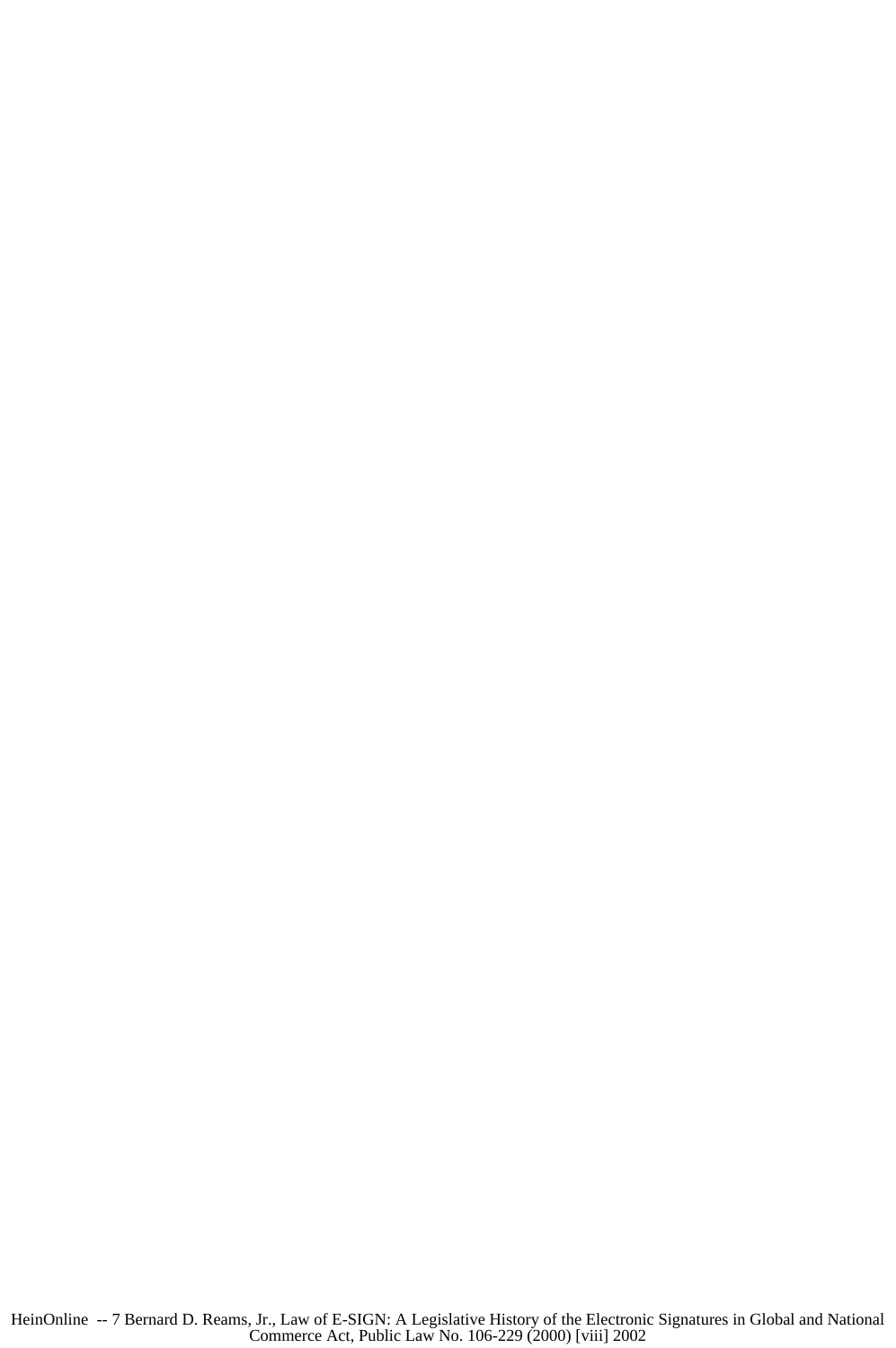# Document No. **158**